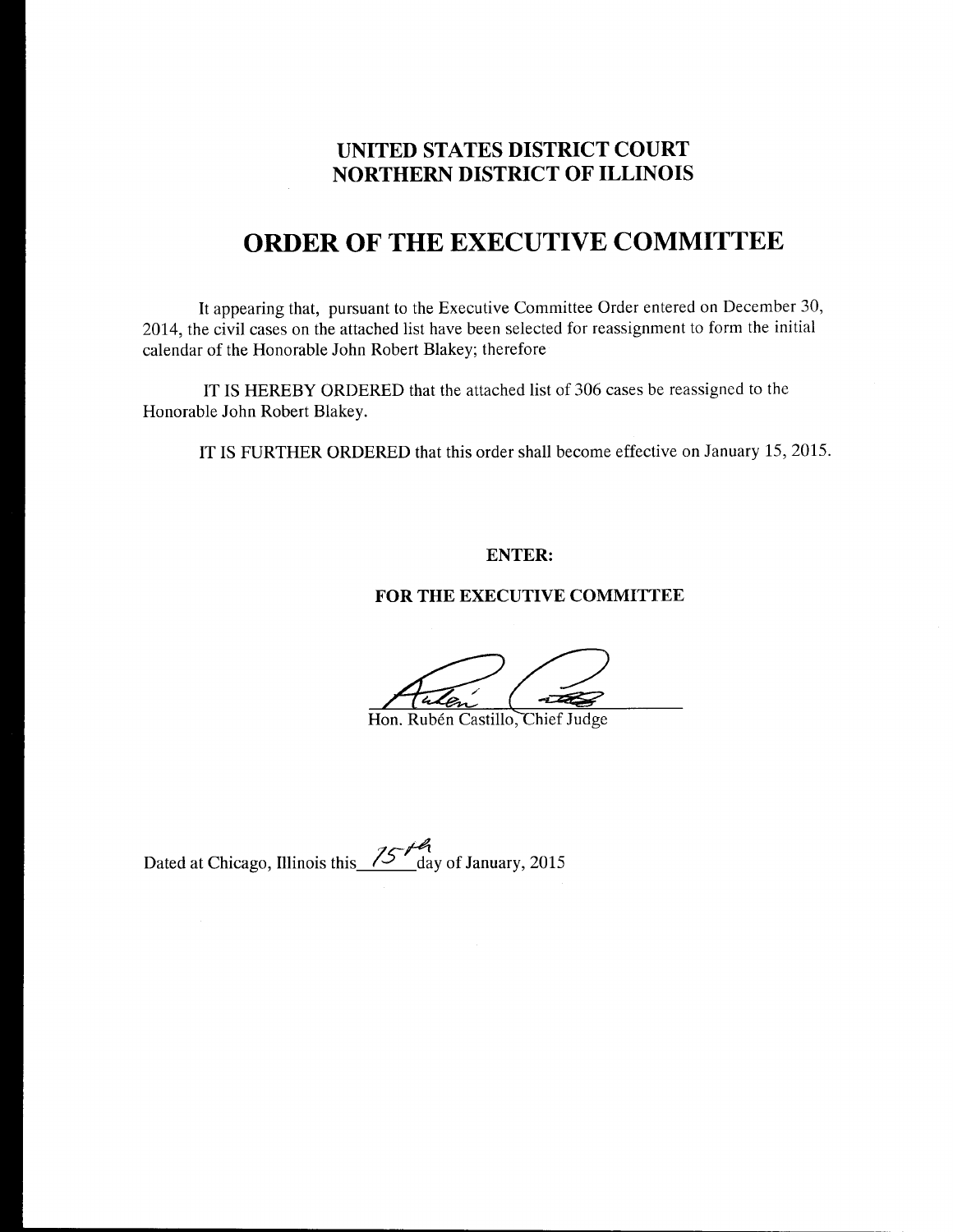List of Cases to be Reassigned to the Initial Calendar of Judge John Robert Blakey from the Hon. Marvin E. Aspen

| 1:12-cv-04840    | PNC Bank v. Dalan/Midco/BPD HP, LLC, et al.                     |
|------------------|-----------------------------------------------------------------|
| $1:13$ -cv-02421 | Montjoy v. Gallardo, et al.                                     |
| 1:13-cv-08895    | Libby v. Lowe, et al.                                           |
| $1:14$ -cv-03416 | Montenegro v. Cook County Juvenile Probation and Court Services |
|                  | Administration, et al.                                          |
| $1:14$ -cv-04104 | Malagon v. Particulate Solid Research, Inc.                     |
| 1:14-cv-04284    | Rios v. KARD Protection Group, Inc., et al.                     |
|                  |                                                                 |

List of Cases to be Reassigned to the Initial Calendar of Judge John Robert Blakey from the Hon. Elaine E. Bucklo

| 1:11-cv-04482    | Williams v. Wexford Health Sources Inc., et al.                      |  |
|------------------|----------------------------------------------------------------------|--|
| $1:13$ -cv-00706 | McGhee v. Lemke, et al.                                              |  |
| $1:13$ -cv-05330 | Banks, et al. v. Rogers, et al.                                      |  |
| 1:13-cv-08378    | Harris v. FedEx Freight, Inc., et al.                                |  |
| $1:14$ -cv-01022 | Goodman v. Hangtime, Inc.                                            |  |
|                  | Salam v. Hangtime, Inc.<br>$1:14$ -cv-01252                          |  |
| 1:14-cv-02901    | Snow v. Vision Financial Services, Inc.                              |  |
| $1:14$ -cv-04613 | Torres v. Guy Scopelliti Original Landscaping Co., Inc.              |  |
| 1:14-cv-05483    | Davis v. Varley, et al.                                              |  |
| $1:14$ -cv-06446 | Rosen v. Spirit Airlines, Inc.                                       |  |
| 1:14-cv-06784    | Trustees of the Chicago Painters and Decorators Welfare Fund v. Hard |  |
|                  | Surface Finishers, Inc.                                              |  |
| 1:14-cv-09078    | J & J Sports Productions, Inc. v. Rodriguez, et al.                  |  |
| $1:14$ -cv-09873 | Hill v. Kendra Lake Towing                                           |  |
|                  |                                                                      |  |

List of Cases to be Reassigned to the Initial Calendar of Judge John Robert Blakey from the Hon. Rubén Castillo

| Netherland Insurance Co., et al. v. Bank of America |
|-----------------------------------------------------|
| Cardenas v. First Midwest Bancorp, Inc., et al.     |
| Bond, et al. v. City of Chicago, et al.             |
| Mensah v. Blitt & Gaines, P.C., et al.              |
| Sawyer v. Vivint, Inc.                              |
| J & J Sports Productions, Inc. v. Mucerino, et al.  |
|                                                     |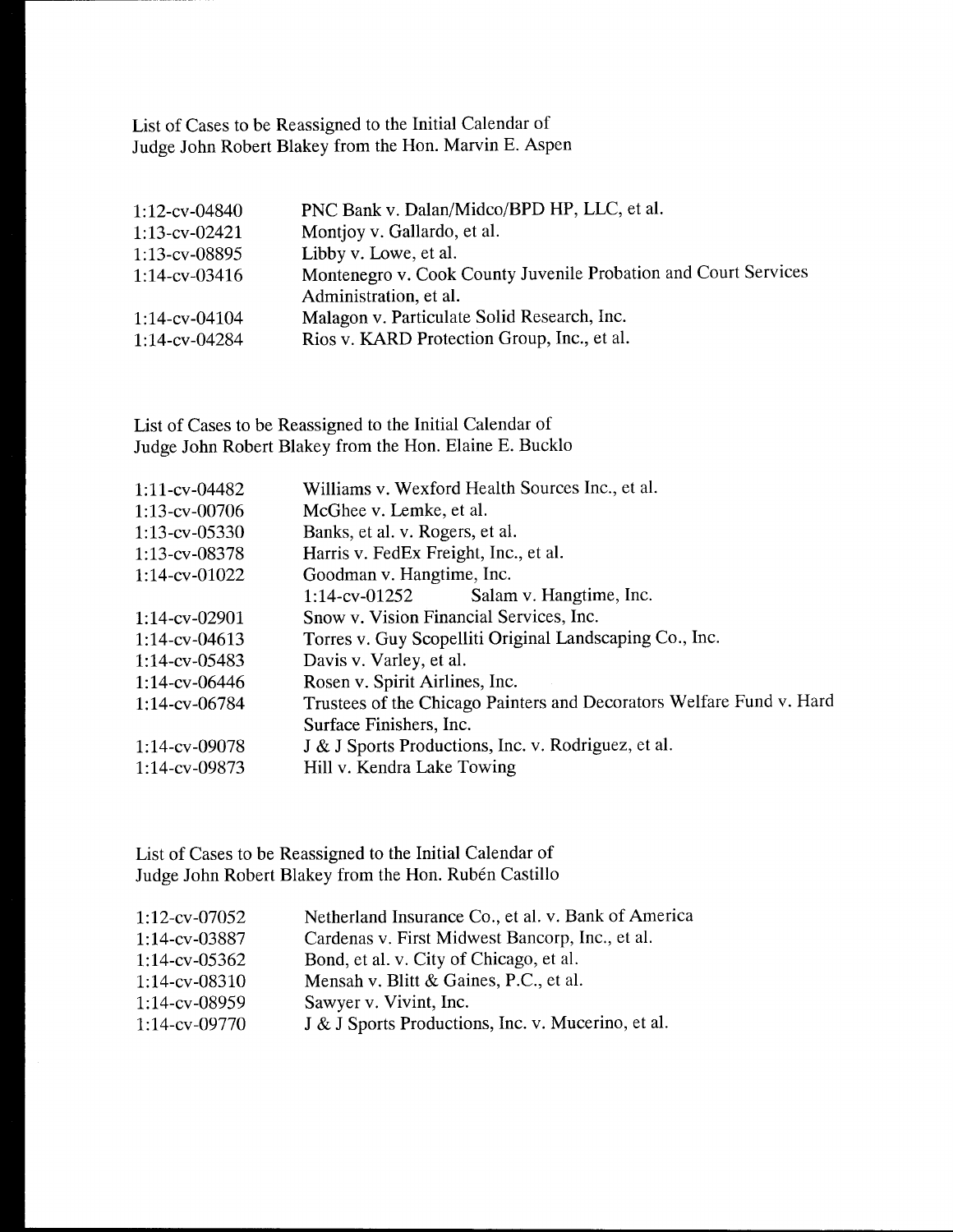List of Cases to be Reassigned to the Initial Calendar of Judge John Robert Blakey from the Hon. Edmond E. Chang

| 1:12-cv-00047       | Shatner v. Williams                                              |
|---------------------|------------------------------------------------------------------|
| $1:13$ -cv-01029    | Allied Waste Transportation, Inc. v. Bellemead Development Corp. |
| 1:13-cv-06111       | Hanks, et al. v. Dart, et al.                                    |
|                     | Hanks v. Moreci, et al.<br>1:14-cv-03329                         |
| $1:14$ -cv-00974    | Espinoza, et al. v. National Railroad Passenger Corporation      |
| 1:14-cv-03209       | Brown v. Williams, et al.                                        |
| $1:14$ -cv-05033    | Gayden v. Dart, et al.                                           |
| $1:14$ -cv-06217    | Allen v. City of Chicago, et al.                                 |
| $1:14$ -cv-07205    | Alejandre, et al. v. City of Chicago, et al.                     |
| $1:14$ -cv-08120    | First American Bank, et al. v. RBS Citizens, N.A., et al.        |
| 1:14-cv-08768       | Abusara v. Rodriguez, et al.                                     |
| $1:14$ -cv-09794    | J & J Sports Productions, Inc. v. Lee                            |
| $1:14$ -cv- $10085$ | Nantelle, et al. v. Meridian Financial Services, Inc.            |

List of Cases to be Reassigned to the Initial Calendar of Judge John Robert Blakey from the Hon. Sharon Johnson Coleman

| 1:11-cv-01324    |                                                                        | Mori v. East Side Lenders LLC, et al.          |  |
|------------------|------------------------------------------------------------------------|------------------------------------------------|--|
| 1:12-cv-02146    | United States of America, et al. v. Mobile Doctors USA, L.L.C., et al. |                                                |  |
|                  | $1:13$ -cv-01490                                                       | The United States of America, et al. v Lake MI |  |
|                  |                                                                        | Mobile Doctors, P.C., et al.                   |  |
|                  | 1:14-cv-04581                                                          | Kaufman v. Mobile Doctors Management, LLC, et  |  |
|                  |                                                                        | al.                                            |  |
| $1:13$ -cv-01665 |                                                                        | U.S. Bank National Association v. Diaz, et al. |  |
| $1:13$ -cv-05659 |                                                                        | Meadows v. Popeyes Louisiana Kitchen           |  |
| 1:13-cv-08747    |                                                                        | Malone v. Securitas Security Services, et al.  |  |
| 1:14-cv-02399    | James McHugh Construction, Co. v. International Fidelity Insurance     |                                                |  |
|                  | Company                                                                |                                                |  |
| $1:14$ -cv-03457 | Mitchell v. City of Elgin, et al.                                      |                                                |  |
| 1:14-cv-04897    |                                                                        | Wagner v. Pomeroy IT Solutions, Inc.           |  |
| 1:14-cv-06397    |                                                                        | Williamson v. City of Chicago, et al.          |  |
| 1:14-cv-07557    |                                                                        | Dallas Buyers Club, LLC. v. Does 1-15          |  |
| 1:14-cv-08481    | Rinos Distributors, Inc. v. Lasso                                      |                                                |  |
| $1:14$ -cv-09575 | Salem v. Johnson, et al.                                               |                                                |  |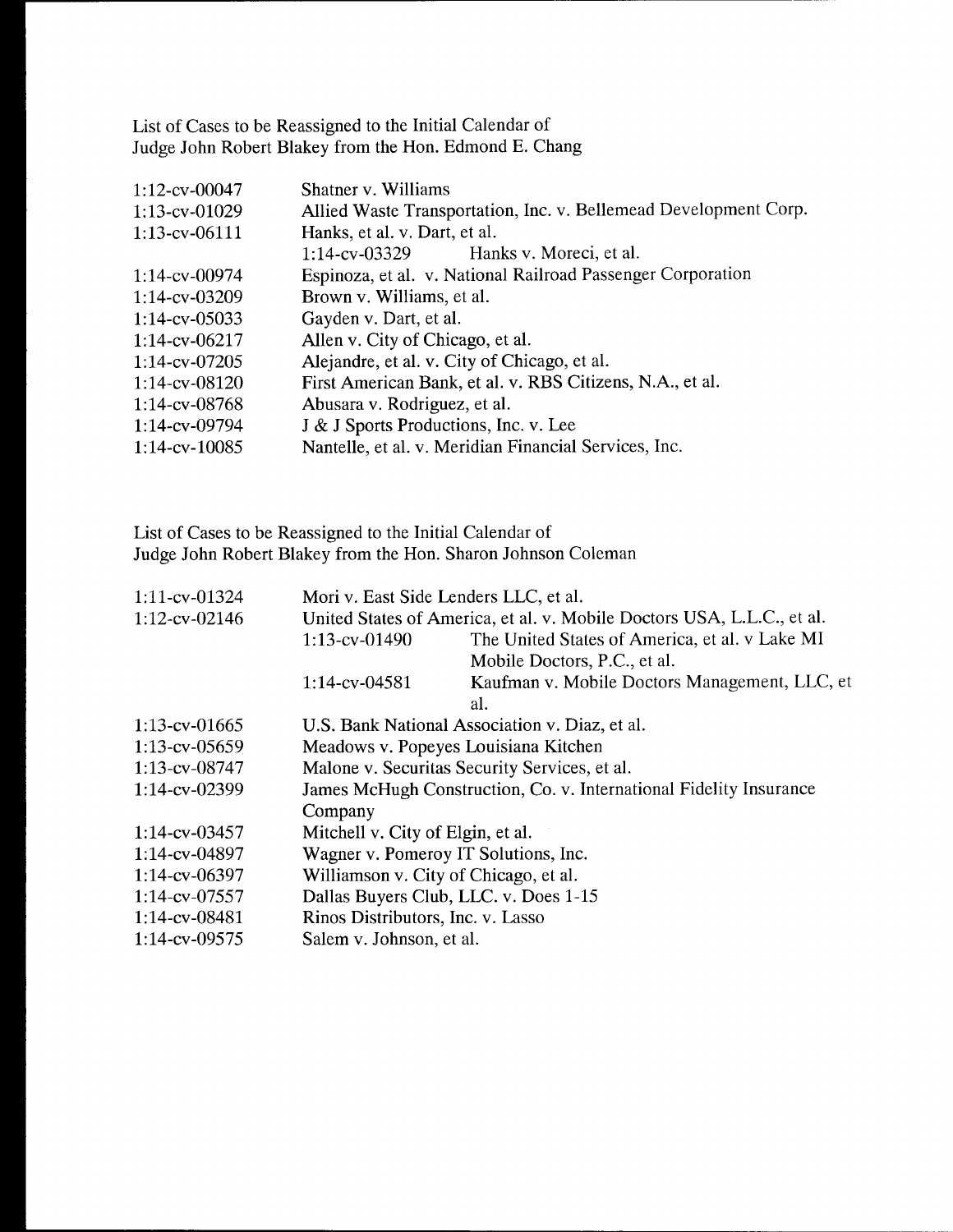List of Cases to be Reassigned to the Initial Calendar of Judge John Robert Blakey from the Hon. John W. Darrah

| 1:12-cv-05175    | Daniels, et al. v. City of Chicago, et al.                             |
|------------------|------------------------------------------------------------------------|
| $1:13$ -cv-02651 | Jones v. Dart, et al.                                                  |
| $1:13$ -cv-07988 | Manzanales v. Slavin, et al.                                           |
| $1:14$ -cv-00640 | Albanese, et al. v. Wasilenko, et al.                                  |
| $1:14$ -cv-01141 | Malibu Media LLC v. Doe, subscriber assigned IP address 50.158.111.136 |
| 1:14-cv-02779    | O'Dell v. PepsiCo, Inc., et al.                                        |
| $1:14$ -cv-04368 | Chance v. Brack, et al.                                                |
| $1:14$ -cv-05692 | Gardner v. Illinois Student Assistance Commission                      |
| $1:14$ -cv-06880 | Sallis v. Harrington, et al.                                           |
| $1:14$ -cv-07816 | Finch v. Real Page, Inc.                                               |
| $1:14$ -cv-08936 | Malibu Media LLC v. Doe, subscriber assigned IP address 24.13.130.8    |
| 1:14-cv-09781    | Malibu Media LLC v. Doe                                                |

List of Cases to be Reassigned to the Initial Calendar of Judge John Robert Blakey from the Hon. Samuel Der-Yeghiayan

| Clutch Auto Limited v. Navistar, Inc.                                    |
|--------------------------------------------------------------------------|
| Harleysville Lake States Insurance Company v. Lancor Equities, Ltd., et  |
| al.                                                                      |
| Bodum USA, Inc. v. Bed Bath & Beyond, Inc.                               |
| Westfield Insurance Company v. National Decorating Service, Inc., et al. |
| Central States, Southeast and Southwest Areas Pension Fund, et al. v.    |
| Sidney Truck & Storage, Inc., et al.                                     |
| BBCN Bank v. Woo Lae Oak, Inc. Chicago, et al.                           |
| Gibson v. Wells Fargo Bank, N.A.                                         |
| Sanders v. Dart, et al.                                                  |
| Zamudio v. Filter Technology, Inc.                                       |
| U.S. Bank National Association v. Granat's First Count, Inc., et al.     |
| Bulgari, S.p.A. v. The Partnerships and Unincorporated Associations      |
| Identified on Schedule "A"                                               |
| Milton v. Ferrara Candy Company, Inc., et al.                            |
|                                                                          |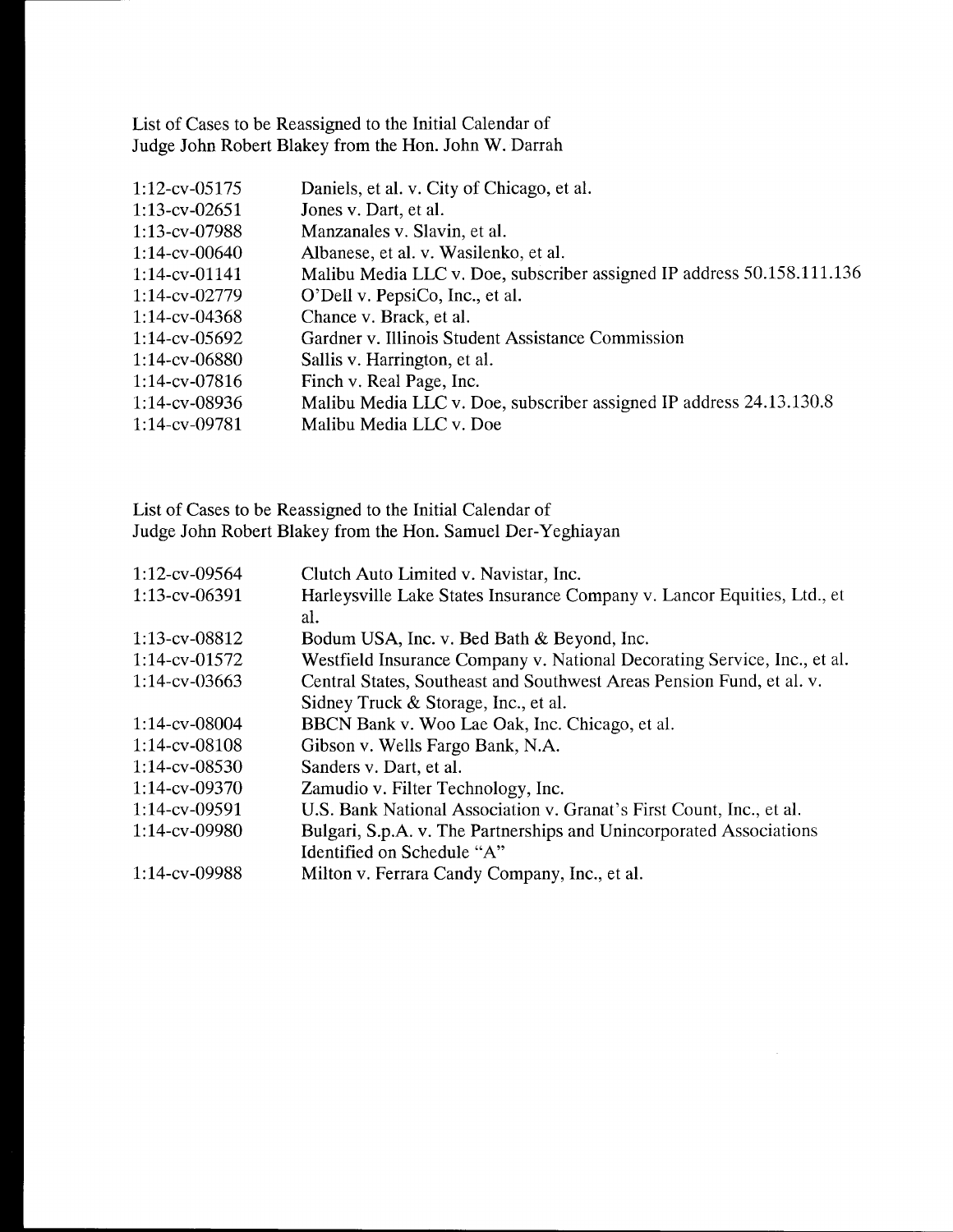List of Cases to be Reassigned to the Initial Calendar of Judge John Robert Blakey from the Hon. Robert M. Dow Jr.

| 1:09-cv-02481    | Holmes v. City of Chicago, et al.                                           |
|------------------|-----------------------------------------------------------------------------|
| 1:11-cv-08609    | Laborers' Pension Fund, et al. v. Paul Herrera Construction Company,        |
|                  | Ltd., et al.                                                                |
| 1:12-cv-07638    | Trustees of the Glaziers, Architectural Metal and Glass Workers Local       |
|                  | Union No. 27 Welfare and Pension Funds v. Arrow Glass & Door, Inc.          |
| $1:13$ -cv-03863 | Board of Trustees of the Pipe Fitters Retirement Fund, Local 597, et al. v. |
|                  | Ind Construction Service, Inc., et al.                                      |
| $1:13$ -cv-07465 | Bridgeport Pain Control Center, Ltd. v. MedPlus, Inc., et al.               |
| $1:14$ -cv-01267 | Fitbit, Inc.v. Fitbug, Inc.                                                 |
| 1:14-cv-03290    | Hall v. The Board of Education of the City of Chicago                       |
| 1:14-cv-04825    | Harmon v. Metropolitan Life Insurance Company                               |
| $1:14$ -cv-06129 | Cannon v. Chinski                                                           |
| 1:14-cv-07245    | Hernandez v. City of Waukegan                                               |
| 1:14-cv-08340    | Industrial Models, Inc. v. SNF, Inc.                                        |
| $1:14$ -cv-09369 | Cohn v. Guaranteed Rate, Inc., et al.                                       |

List of Cases to be Reassigned to the Initial Calendar of Judge John Robert Blakey from the Hon. Thomas M. Durkin

| $1:10$ -cv-03233 | Brodsky v. HumanaDental Insurance Company                              |
|------------------|------------------------------------------------------------------------|
| 1:12-cv-04991    | Meagher, et al. v. Hoatson, et al.                                     |
| $1:13$ -cv-00653 | O'Neal v. Shinseki                                                     |
| $1:13$ -cv-04624 | Window World of Chicagoland, LLC, et al. v. Window World, Inc., et al. |
| $1:13$ -cv-08592 | Colin v. Pfister, et al.                                               |
| $1:14$ -cv-01767 | Kulek v. Lease Finance Group LLC                                       |
| $1:14$ -cv-03883 | ACT, Inc. v. Cambridge Educational Services, Inc.                      |
| $1:14$ -cv-05152 | Barnett v. Board of Education City of Chicago                          |
| $1:14$ -cv-06538 | Able Home Health, LLC v. Cardiac Diagnostics, Inc., et al.             |
| 1:14-cv-07841    | Davis v. Asset Acceptance, LLC                                         |
| $1:14$ -cv-08941 | Malibu Media LLC v. Doe, subscriber assigned IP address 67.186.104.254 |
| $1:14$ -cv-09602 | Summers v. Blatt, Hasenmiller, Leibsker & Moore, LLC                   |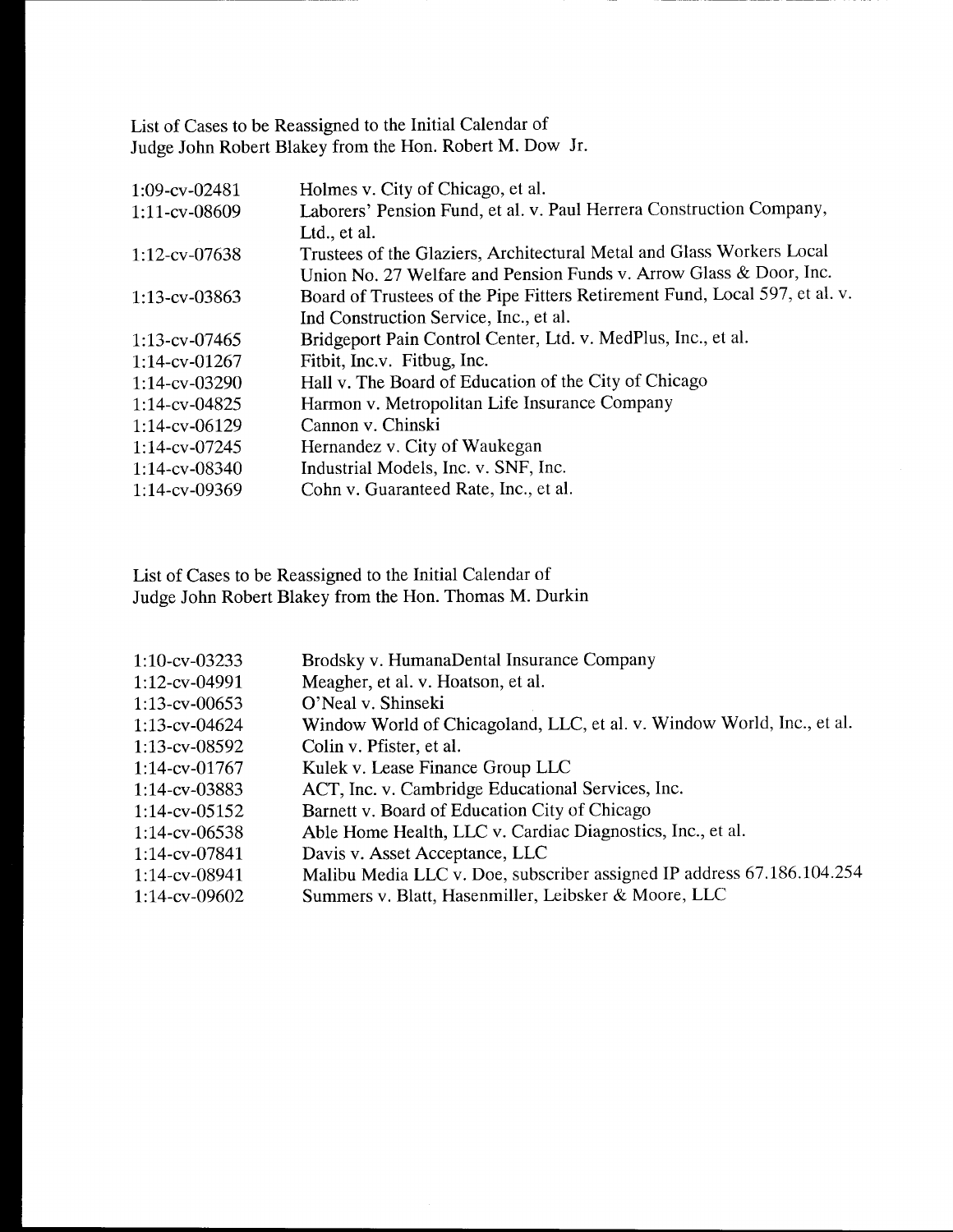List of Cases to be Reassigned to the Initial Calendar of Judge John Robert Blakey from the Hon. Sara L. Ellis

| 1:12-cv-01906    | Anthony Marano Company v. J & S Produce Corp., et al.                  |
|------------------|------------------------------------------------------------------------|
| 1:12-cv-07962    | Armstrong v. BNSF Railway Company                                      |
| 1:13-cv-00188    | Marshall, et al. v. The Boeing Company, et al.                         |
|                  | Ryszko, et al. v. Polskie Linie Lotnicze Lot S.A.<br>$1:13$ -cv-07860  |
|                  | Saunier, et al v. The Boeing Company, et al.<br>$1:13$ -cv-08507       |
| 1:13-cv-01844    | The International Brotherhood of Teamsters Union Local No. 710 Pension |
|                  | Fund, et al. v. The Bank of New York Mellon Corporation                |
| $1:13$ -cv-03756 | Duffer v. United Continental Holdings, Inc., et al.                    |
| 1:13-cv-04860    | Rogers v. North Middle School District 45, et al.                      |
| 1:13-cv-06436    | Halley v. Aetna Life Insurance Company                                 |
| 1:13-cv-08629    | Jucha v. City of North Chicago, Illinois                               |
| 1:14-cv-01045    | Sederholm v. Mumford, et al.                                           |
| 1:14-cv-01996    | Miller v. Cook County, et al.                                          |
|                  | Miller v. County of Cook, et al.<br>$1:14$ -cv-01407                   |
| 1:14-cv-02883    | Hartford Casualty Insurance Company v. Karlin, Fleisher & Falkenberg,  |
|                  | LLC, et al.                                                            |
| $1:14$ -cv-03465 | Gonzalez v. Pfister, et al.                                            |

List of Cases to be Reassigned to the Initial Calendar of Judge John Robert Blakey from the Hon. Gary Feinerman

| $1:12$ -cv-07240 | Hill, et al. v. Wells Fargo Bank, N.A., et al.                         |
|------------------|------------------------------------------------------------------------|
| $1:13$ -cv-04336 | 7421 W. 100th Place Corp. v. Village of Bridgeview                     |
| 1:13-cv-06219    | McLemore-Jordan v. Wells Fargo Bank, N.A.                              |
| 1:13-cv-07531    | Sheet Metal Workers Local 265 Welfare Fund, et al. v. Fortin           |
| 1:13-cv-08947    | Khan v. John Stroger of Cook County Hospital                           |
| $1:14$ -cv-02363 | Liberty Mutual Insurance Co, et al. v. First Health Group Corp, et al. |
| $1:14$ -cv-03876 | United States of America v. Ladany                                     |
| $1:14$ -cv-05270 | Loving v. Chicago Police Department                                    |
| $1:14$ -cv-06543 | Barnes v. Godinez, et al.                                              |
| 1:14-cv-07519    | Ramirez v. Perez, et al.                                               |
| $1:14$ -cv-08563 | Malibu Media LLC v. Doe, subscriber assigned IP address 50.158.134.226 |
| $1:14$ -cv-09539 | Khan v. Midwestern University                                          |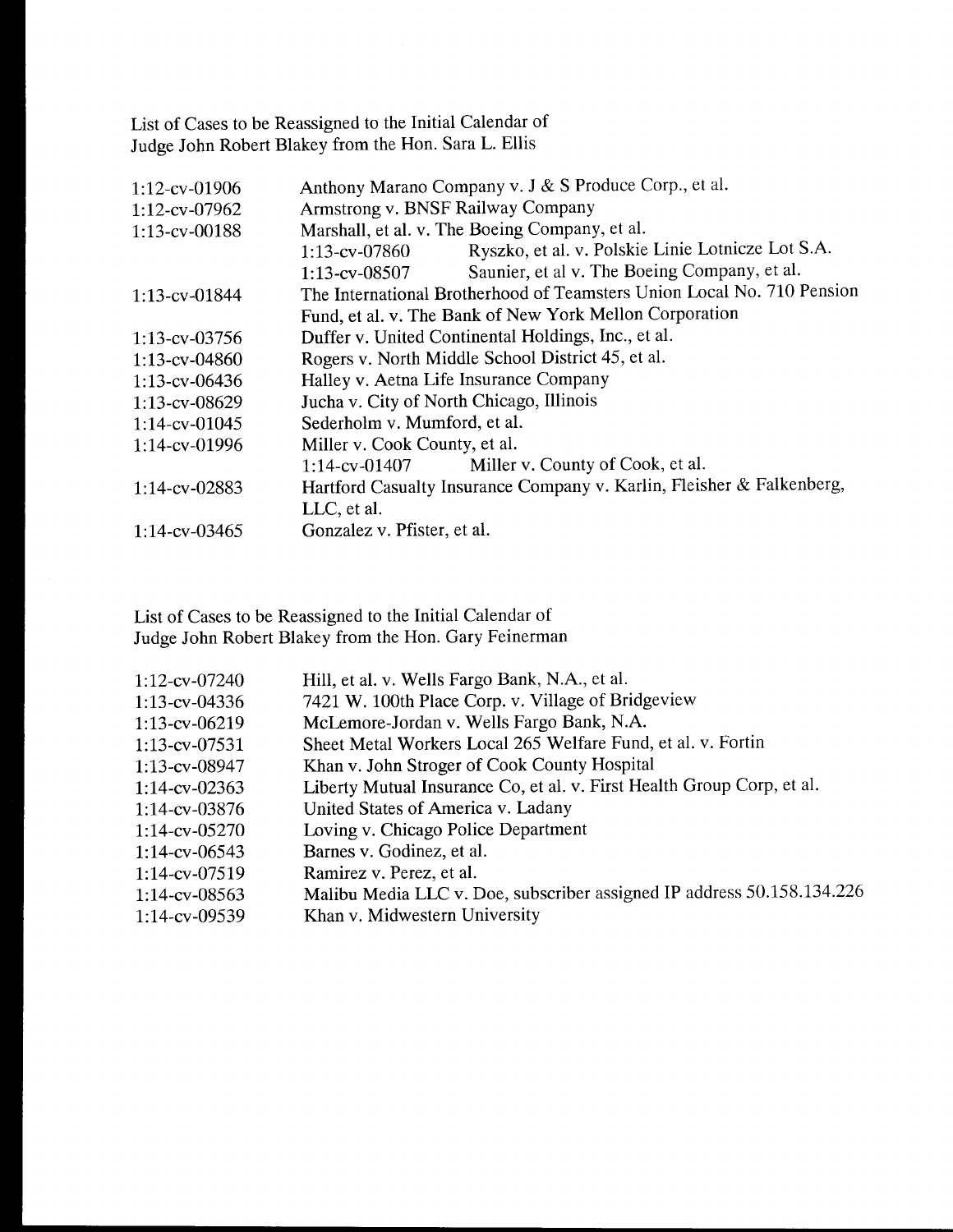List of Cases to be Reassigned to the Initial Calendar of Judge John Robert Blakey from the Hon. Robert W. Gettleman

| 1:12-cv-02986    | Eaves v. Village of Dolton, et al.                                       |
|------------------|--------------------------------------------------------------------------|
| 1:13-cv-03975    | United States of America v. Funds in the amount \$182,074.65 seized from |
|                  | JP Morgan Chase Bank Account No. XXXXX 9280, et al.                      |
| $1:13$ -cv-07626 | Ortiz v. USA, et al.                                                     |
| $1:14$ -cv-00601 | Munoz v. C.C.D.O.C., et al.                                              |
| $1:14$ -cv-02305 | Bryant v. BNSF Railway Company                                           |
| $1:14$ -cv-03407 | True 52 Productions LLC, et al. v. Styron                                |
| $1:14$ -cv-05131 | Costa v. People of the State of Illinois, et al.                         |
| $1:14$ -cv-07754 | Gray v. LTD Financial Services I, Inc.                                   |
| $1:14$ -cv-08492 | Lange v. Jewel Osco                                                      |
| 1:14-cv-09278    | PNC Bank, National Association v. Wilbur, et al.                         |
| $1:14$ -cv-09790 | Trustees of the Cement Masons Pension Fund, Local 502, et al. v. Ruane   |
|                  | Construction, Inc.                                                       |
| 1:14-cv-09963    | Bell, et al. v. Dart, et al.                                             |

List of Cases to be Reassigned to the Initial Calendar of Judge John Robert Blakey from the Hon. Joan B. Gottschall

| $1:12$ -cv-09134    | Bester, et al. v. United States of America                    |
|---------------------|---------------------------------------------------------------|
| $1:13$ -cv-06698    | Laborers' Pension Fund, et al. v. W.R. Weis Company, Inc.     |
| $1:14$ -cv-01759    | Belcher v. The City of Chicago, et al.                        |
| $1:14$ -cv-05072    | Illinois Department of Revenue v. United Central Bank, et al. |
| $1:14$ -cv-08118    | Lamkins, et al. v. Dressbarn, Inc., et al.                    |
| $1:14$ -cv- $10126$ | Griffin, et al. v. Shoe Time Cicero, Inc., et al.             |

List of Cases to be Reassigned to the Initial Calendar of Judge John Robert Blakey from the Hon. Ronald A. Guzman

| 1:12-cv-00019    | Kendrick v. Carter, et al.                            |
|------------------|-------------------------------------------------------|
| 1:13-cv-06835    | Republic Bank of Chicago v. Desmond                   |
| 1:14-cv-00169    | Citibank, N.A. v. Automart International Inc., et al. |
| 1:14-cv-02614    | Haley v. United Airlines, Inc.                        |
| $1:14$ -cv-04118 | Whitehead v. Harrington                               |
| $1:14$ -cv-05293 | Bahaa Ales v. Will County Jail, et al.                |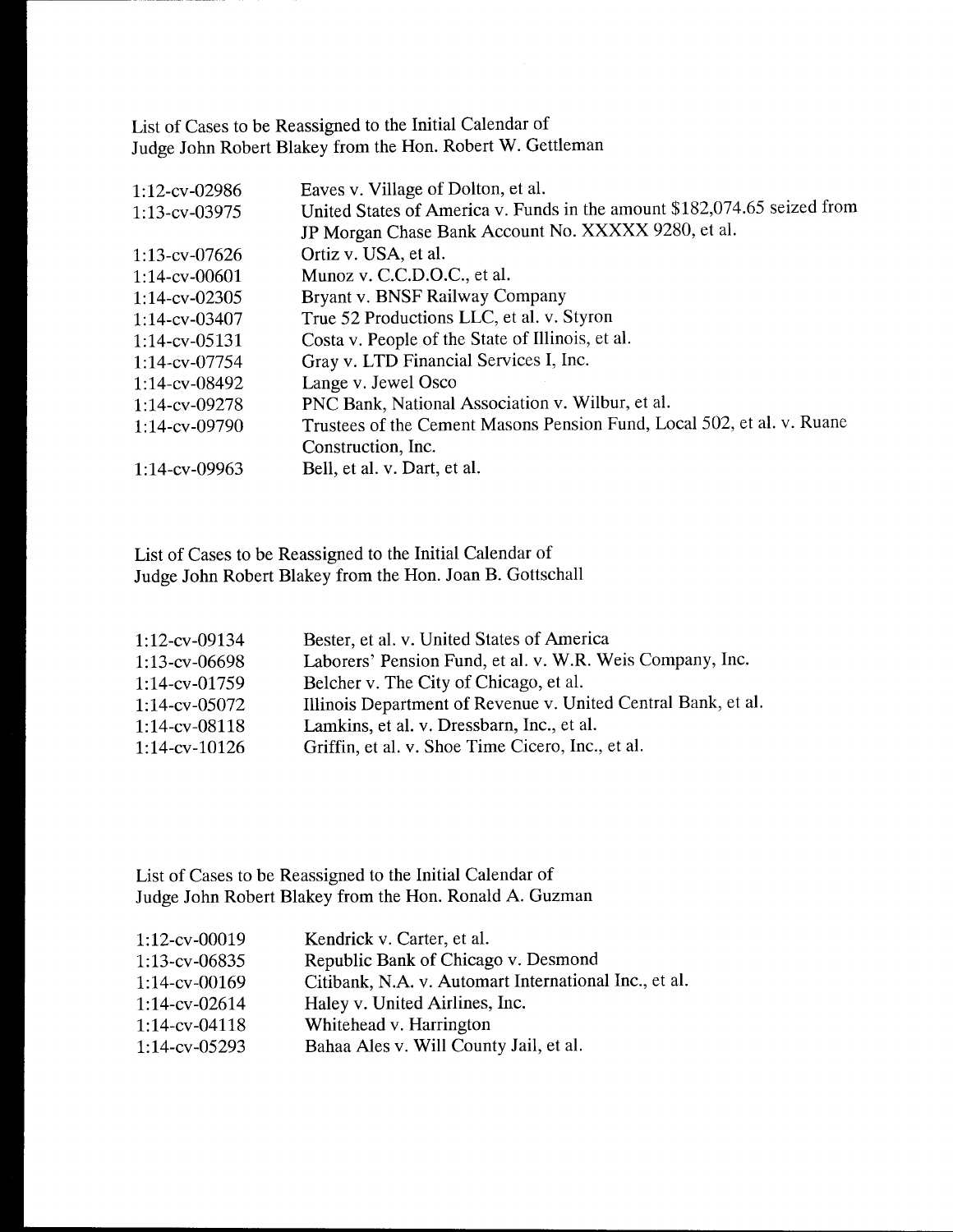List of Cases to be Reassigned to the Initial Calendar of Judge John Robert Blakey from the Hon. James F. Holderman

| $1:13$ -cv-01020 |                                    | Kestian v. Correctional Officer #1, et al.                |
|------------------|------------------------------------|-----------------------------------------------------------|
| $1:13$ -cv-06593 |                                    | Wells Fargo Bank, National Association v. Renkas, et al.  |
| $1:13$ -cv-09315 | Shumate v. City of Chicago, et al. |                                                           |
| $1:14$ -cv-01416 |                                    | Van Noppen v. InnerWorkings, Inc., et al.                 |
| $1:14$ -cv-02306 | Chambers v. Menard, Inc., et al.   |                                                           |
| $1:14$ -cv-03581 |                                    | Brown v. Office of the Transitional Administrator, et al. |
|                  | $1:14$ -cv-06676                   | Harris v. The Office of the Chief Judge of the            |
|                  |                                    | Circuit Court of Cook County, et al.                      |

List of Cases to be Reassigned to the Initial Calendar of Judge John Robert Blakey from the Hon. Virginia M. Kendall

| $1:11$ -cv-05162 | Engelhard v. Wyeth Consumer Healthcare, Ltd., et al.                 |
|------------------|----------------------------------------------------------------------|
|                  |                                                                      |
| 1:13-cv-01354    | Walker v. Ghosh, et al.                                              |
| $1:13$ -cv-04258 | Baez v. Target Corporation                                           |
| $1:13$ -cv-06543 | Slysz v. CRW Taylor, et al.                                          |
| 1:13-cv-08819    | Cooney v. The Trustees of the Will County Carpenters, Local 174,     |
|                  | Pension Fund, et al                                                  |
| $1:14$ -cv-05212 | Board of Trustees of the Automobile Mechanics' Local No. 701 Union   |
|                  | and Industry Pension Fund v. Northwest Lincoln-Mercury, Inc., et al. |
| 1:14-cv-06076    | Sanchez v. Roekman, et al.                                           |
| 1:14-cv-06849    | Ramirez v. Shine Restaurant Corp., et al.                            |
| $1:14$ -cv-07511 | Almeroth v. Johnson & Johnson, et al.                                |
| 1:14-cv-08226    | Gonzalez v. Assi Plaza Chicago, Inc.                                 |
| 1:14-cv-08981    | Top Tobacco, L.P., et al. v. Fantasia Distribution, Inc.             |
| 1:14-cv-09488    | Milazzo, et al. v. Windy City Limousine Company, LLC, et al.         |
|                  |                                                                      |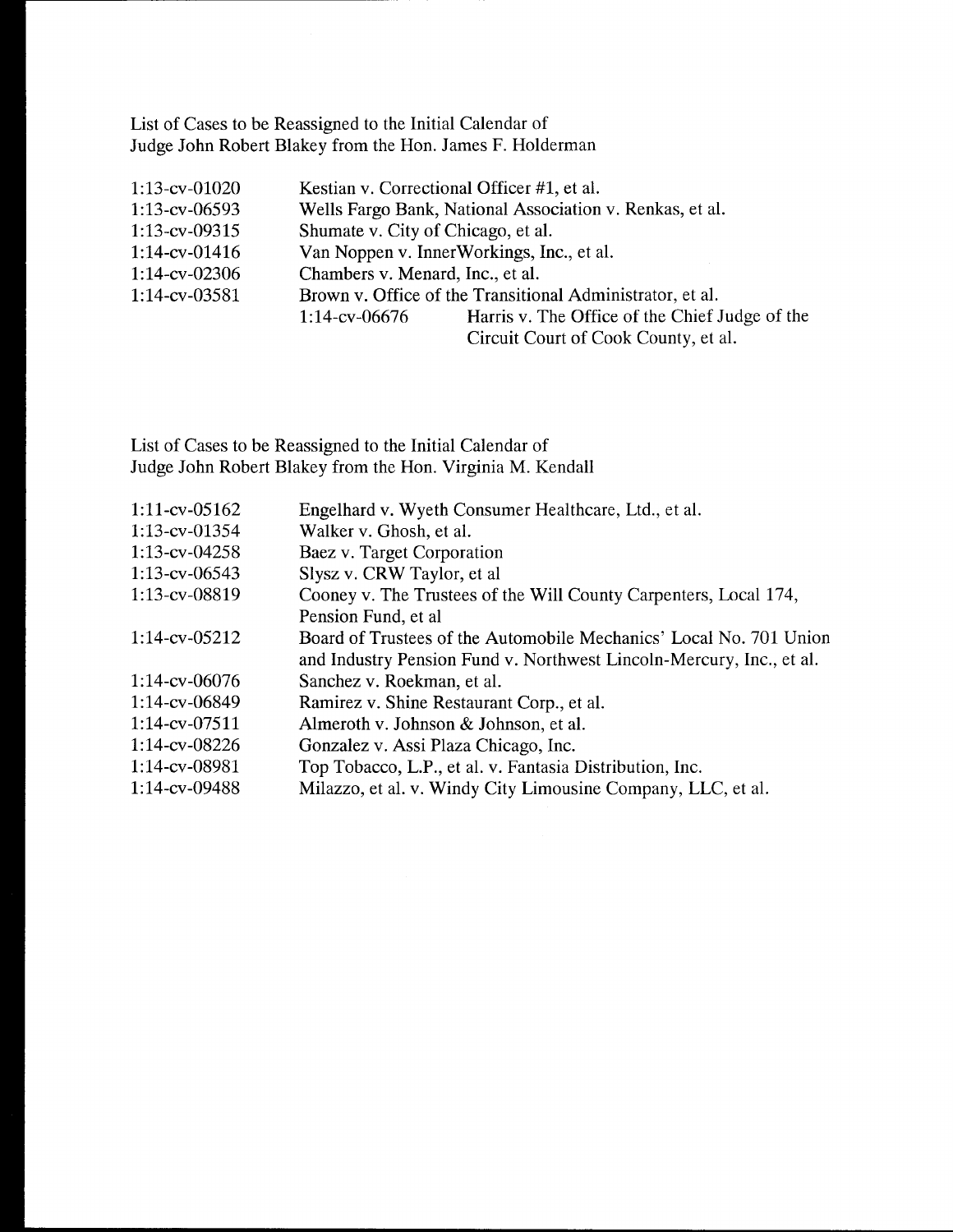List of Cases to be Reassigned to the Initial Calendar of Judge John Robert Blakey from the Hon. Matthew F. Kennelly

| 1:12-cv-03738    | Goldsmith v. Correct Care Solutions, et al.   |
|------------------|-----------------------------------------------|
| $1:13$ -cv-05631 | Johnson v. City of Chicago Board of Education |
| 1:13-cv-08744    | Griffin v. Butler                             |
| 1:14-cv-02070    | Sawyer, MD v. Stericycle, Inc., et al.        |
| $1:14$ -cv-03543 | Farmer v. Wal-Mart Stores, Inc.               |
| 1:14-cv-04488    | Nieves v. The County of Cook, et al.          |
| 1:14-cv-05598    | Green v. City of Chicago                      |
| $1:14$ -cv-06762 | Malibu Media LLC v. Doe                       |
| 1:14-cv-07527    | Greenwood v. Hewitt Associates, LLC, et al.   |
| 1:14-cv-08346    | Manjarres v. BNSF Railway Company             |
| 1:14-cv-09066    | Smith v. Fedex                                |
| $1:14$ -cv-09955 | Winston v. Dart, et al.                       |

List of Cases to be Reassigned to the Initial Calendar of Judge John Robert Blakey from the Hon. Charles P. Kocoras

| $1:12$ -cv-02970 | Franklin, et al. v. Hardy, et al.                                |
|------------------|------------------------------------------------------------------|
| $1:13$ -cv-07242 | Jones, et al. v. Carter, et al.                                  |
| $1:14$ -cv-02646 | Braman, et al. v. The CME Group, Inc., et al.                    |
| $1:14$ -cv-05198 | Laborers' Pension Fund, et al. v. Crossmark Site Utilities, Inc. |
| $1:14$ -cv-07503 | Dyer v. Sanford Kahn, Ltd                                        |
| $1:14$ -cv-09214 | United Airlines, Inc., et al. v. Zaman                           |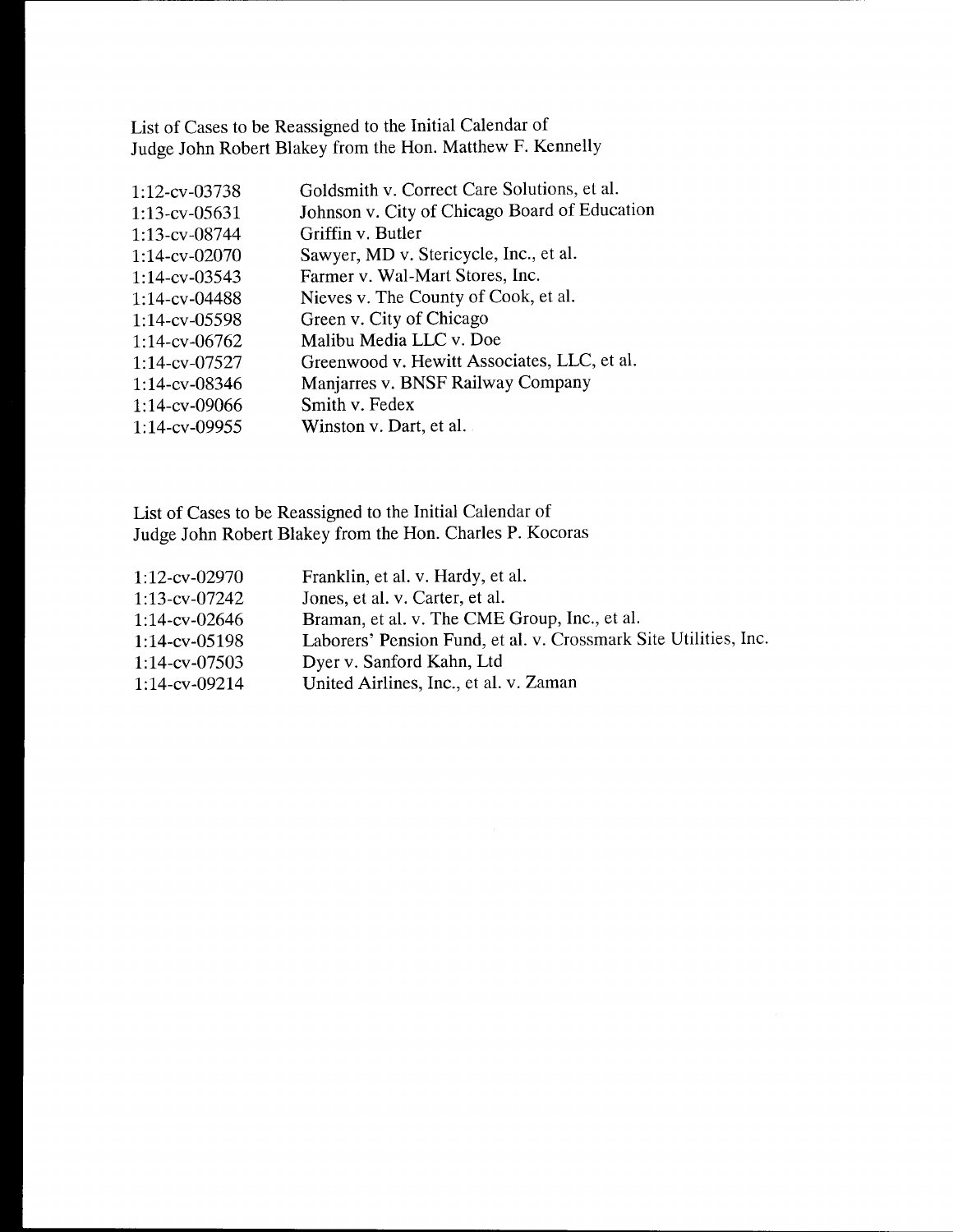List of Cases to be Reassigned to the Initial Calendar of Judge John Robert Blakey from the Hon. John Z. Lee

| 1:10-cv-02023    | Dugas-Filippi, et al. v. JP Morgan Chase & Co.                       |  |
|------------------|----------------------------------------------------------------------|--|
| 1:12-cv-00238    | Moore v. Wilson, et al.                                              |  |
| 1:12-cv-09612    | Bank of America, National Association v. LaSalle Commercial Mortgage |  |
|                  | Securities, Inc.                                                     |  |
|                  | LaSalle Commercial Mortgage Securities, Inc. v.<br>$1:13$ -cv-05605  |  |
|                  | Bank of America N.A.                                                 |  |
| $1:13$ -cv-02916 | Muhammad v. City of Chicago, et al.                                  |  |
| $1:13$ -cv-06680 | Gregory Kairson v. Doe                                               |  |
| $1:14$ -cv-01406 | Lyles v. Gambine, et al.                                             |  |
| $1:14$ -cv-03116 | Barnes v. Northwest Repossession, LLC, et al.                        |  |
| $1:14$ -cv-05139 | DeShazo v. Baneski, et al.                                           |  |
| $1:14$ -cv-06245 | Vujovic v. Vorm                                                      |  |
| $1:14$ -cv-07670 | DePriest v. Clines, et al.                                           |  |
| $1:14$ -cv-08674 | Federal Deposit Insurance Corporation v. Shah, et al.                |  |
| 1:14-cv-09441    | Speers v. Chamberlain College of Nursing, LLC.                       |  |

List of Cases to be Reassigned to the Initial Calendar of Judge John Robert Blakey from the Hon. Joan Humphrey Lefkow

| $1:12$ -cv-08511 | Laborers' Pension Fund, et al. v. P.S. Demolition, Inc., et al. |
|------------------|-----------------------------------------------------------------|
| 1:13-cv-00898    | HSBC Bank USA, N.A. v. Sullivan, et al.                         |
| $1:13$ -cv-07346 | Slep-Tone Entertainment Corporation v. Elwood Enterprises, Inc. |
| $1:14$ -cv-03214 | Monaghan v. Invenergy, LLC                                      |
| $1:14$ -cv-05866 | Intelio Technologies, Inc. v. Ryko Solutions, Inc.              |
| $1:14$ -cv-08494 | Simmons v. Kotas, et al.                                        |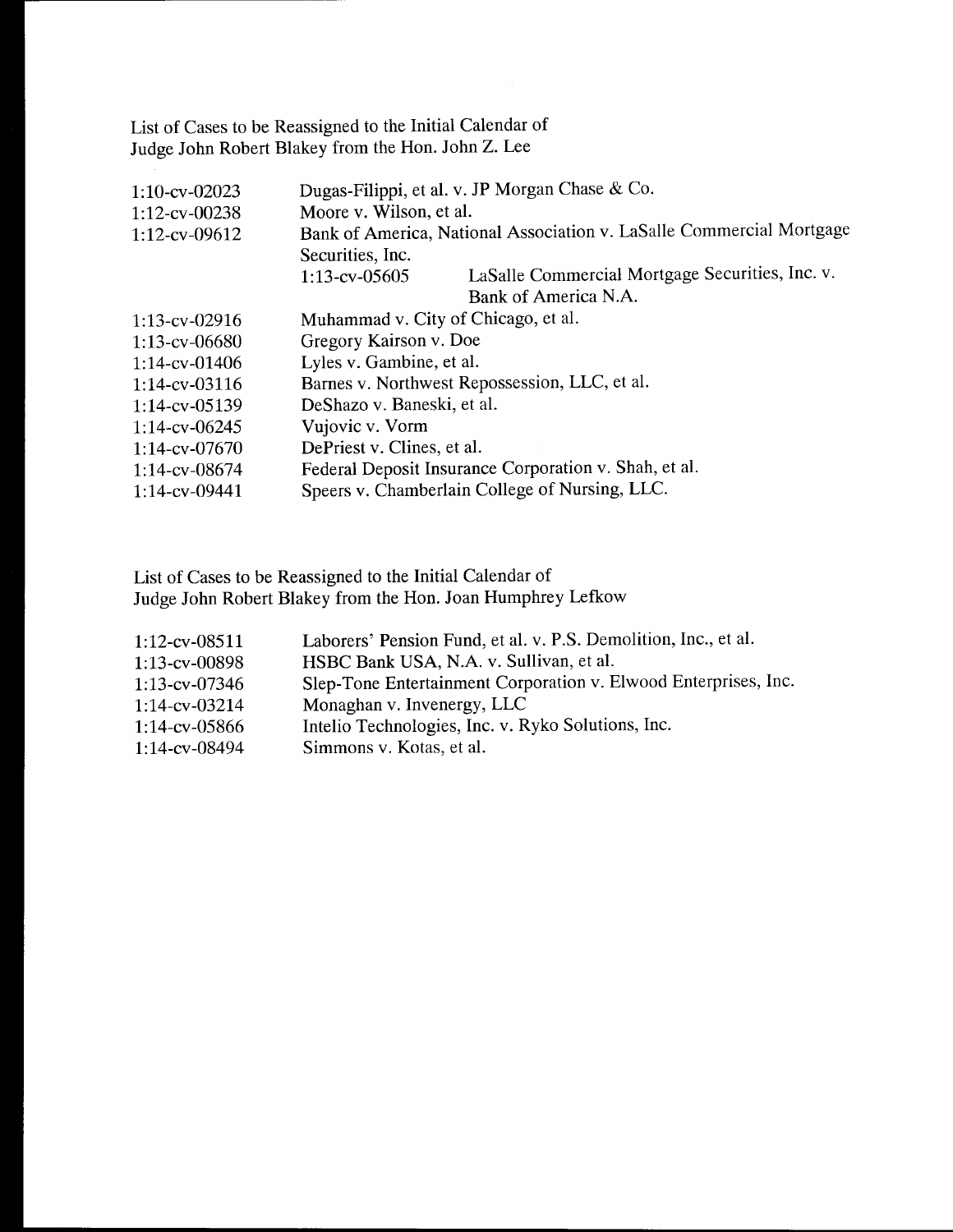List of Cases to be Reassigned to the Initial Calendar of Judge John Robert Blakey from the Hon. Harry D. Leinenweber

| Lopez v. City of Chicago, Illinois, et al.                   |
|--------------------------------------------------------------|
| Rehco, LLC v. Spin Master Ltd.                               |
| Dupree v. Hardy, et al.                                      |
| Pineda, et al. v. Raymond's Tacos, et al.                    |
| J&J Sports Productions, Inc. v. Urbina, et al.               |
| Root Consulting, Inc., et al. v. Insull                      |
| Vences v. Target Corporation                                 |
| Pihl v. Law Office of Keith S. Shindler, Ltd.                |
| Michael Kors, L.L.C. v. The Partnerships and Unincorporated  |
| Associations Identified on Schedule "A"                      |
| Williams v. Colvin                                           |
| McKinnie v. Dart, et al.                                     |
| U.S. Bank, National Association v. JKM Mundelein LLC, et al. |
|                                                              |

List of Cases to be Reassigned to the Initial Calendar of Judge John Robert Blakey from the Hon. Charles R. Norgle Sr.

| 1:09-cv-06370    | Hill v. The City of Chicago, et al.                                   |
|------------------|-----------------------------------------------------------------------|
|                  |                                                                       |
| $1:12$ -cv-03849 | Haskett v. Village of Frankfort, et al.                               |
| $1:13$ -cv-00671 | Harvey v. Chicago Police Department, et al.                           |
| $1:13$ -cv-04185 | AmTrust International Underwriters Limited v. Cornhusker RBM, LLC, et |
|                  | al.                                                                   |
| 1:13-cv-08788    | Gordon v. Viking Pump Inc., et al.                                    |
| $1:14$ -cv-02757 | Davis v. Jackson Park Hospital, et al.                                |
| 1:14-cv-03821    | Alex v. The City of Chicago, et al.                                   |
| $1:14$ -cv-05103 | Charles v. Wieberg, et al.                                            |
| $1:14$ -cv-06416 | Bolender v. Care Specialists, Inc.                                    |
| $1:14$ -cv-07570 | DiPaola, et al. v. Walgreen Co                                        |
| $1:14$ -cv-08588 | Tosoni v. Mortell, et al.                                             |
| $1:14$ -cv-09393 | Barrett v. Village of Sauk Village, et al.                            |
|                  |                                                                       |

 $\bar{\ell}$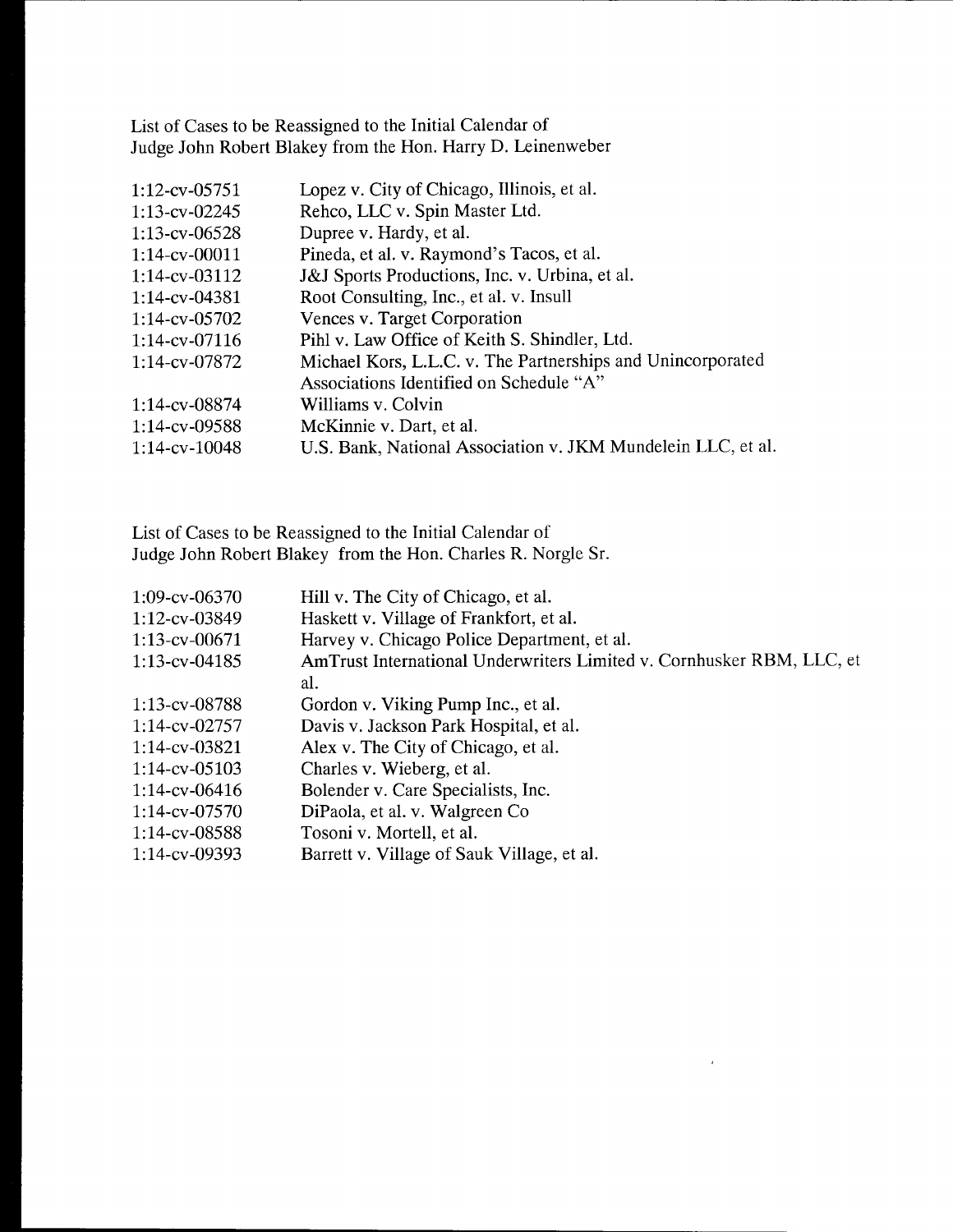List of Cases to be Reassigned to the Initial Calendar of Judge John Robert Blakey from the Hon. Rebecca R. Pallmeyer

| $1:13$ -cv-05693 | First National Bank and Trust Company of Rochelle, Illinois v. The          |  |
|------------------|-----------------------------------------------------------------------------|--|
|                  | McGraw Hill Companies, Inc, et al.                                          |  |
| 1:13-cv-05907    | Neal v. Target Corporation, et al.                                          |  |
| 1:13-cv-08562    | Board of Trustees of the Pipe Fitters Retirement Fund, Local 597, et al. v. |  |
|                  | Northern Weathermakers HVAC, Inc., et al.                                   |  |
| 1:13-cv-08576    | Sehgal, et al. v. Beers, et al.                                             |  |
| 1:14-cv-01698    | Campbell v. Lemke, et al.                                                   |  |
| $1:14$ -cv-03565 | Burke v. City of Chicago, et al.                                            |  |
| $1:14$ -cv-04931 | Comdesco Group, Inc. v. Gigabit Squared, LLC                                |  |
|                  | Gigabit Squared, LLC v. Comdesco Group, Inc.<br>$1:14$ -cv-09336            |  |
| 1:14-cv-06226    | United States of America v. Funds in the Amount of \$15,000 in United       |  |
|                  | States Currency, et al.                                                     |  |
| 1:14-cv-07196    | Trustees of the Chicago Painters and Decorators Welfare Fund v. TPL         |  |
|                  | Sign Services, Inc., et al.                                                 |  |
| 1:14-cv-08117    | Old Republic General Insurance Company v. Allianz Global Risks US           |  |
|                  | <b>Insurance Company</b>                                                    |  |
| 1:14-cv-09025    | Foster v. BPI Sports, LLC, et al.                                           |  |
| 1:14-cv-09857    | Trustees of the Will County Local 174 Carpenters Pension Trust Fund, et     |  |
|                  | al. v. Brookwood Builders, Inc.                                             |  |

List of Cases to be Reassigned to the Initial Calendar of Judge John Robert Blakey from the Hon. Milton I. Shadur

| $1:11$ -cv-04559 | Bank of America, N.A. v. Hilton Trading Corp.                 |
|------------------|---------------------------------------------------------------|
|                  |                                                               |
| 1:12-cv-05824    | Anderson v. United States of America                          |
| $1:13$ -cv-03255 | Lee v. Wexford Health Sources Inc., et al.                    |
| 1:13-cv-07098    | Jensen v. IFCO, Inc.                                          |
| 1:13-cv-08993    | Jones v. Dupage County Sheriff's Office                       |
| $1:14$ -cv-02253 | Technology Insurance Company v. B & R Insurance Partners, LLC |
| $1:14$ -cv-03053 | J&J Sports Productions, Inc. v. Bauer, et al.                 |
| $1:14$ -cv-05348 | Cobb, et al. v. Falcon Holdings, LLC                          |
| $1:14$ -cv-06715 | Mehra v. Law Offices of Keith S. Shindler, Ltd                |
| 1:14-cv-08887    | Mahmoud v. The Vanguard Group, Inc., et al.                   |
| 1:14-cv-09500    | Burkard v. The DuPage County Health Department                |
| 1:14-cv-10021    | Brown v. Social Security Administration                       |
|                  |                                                               |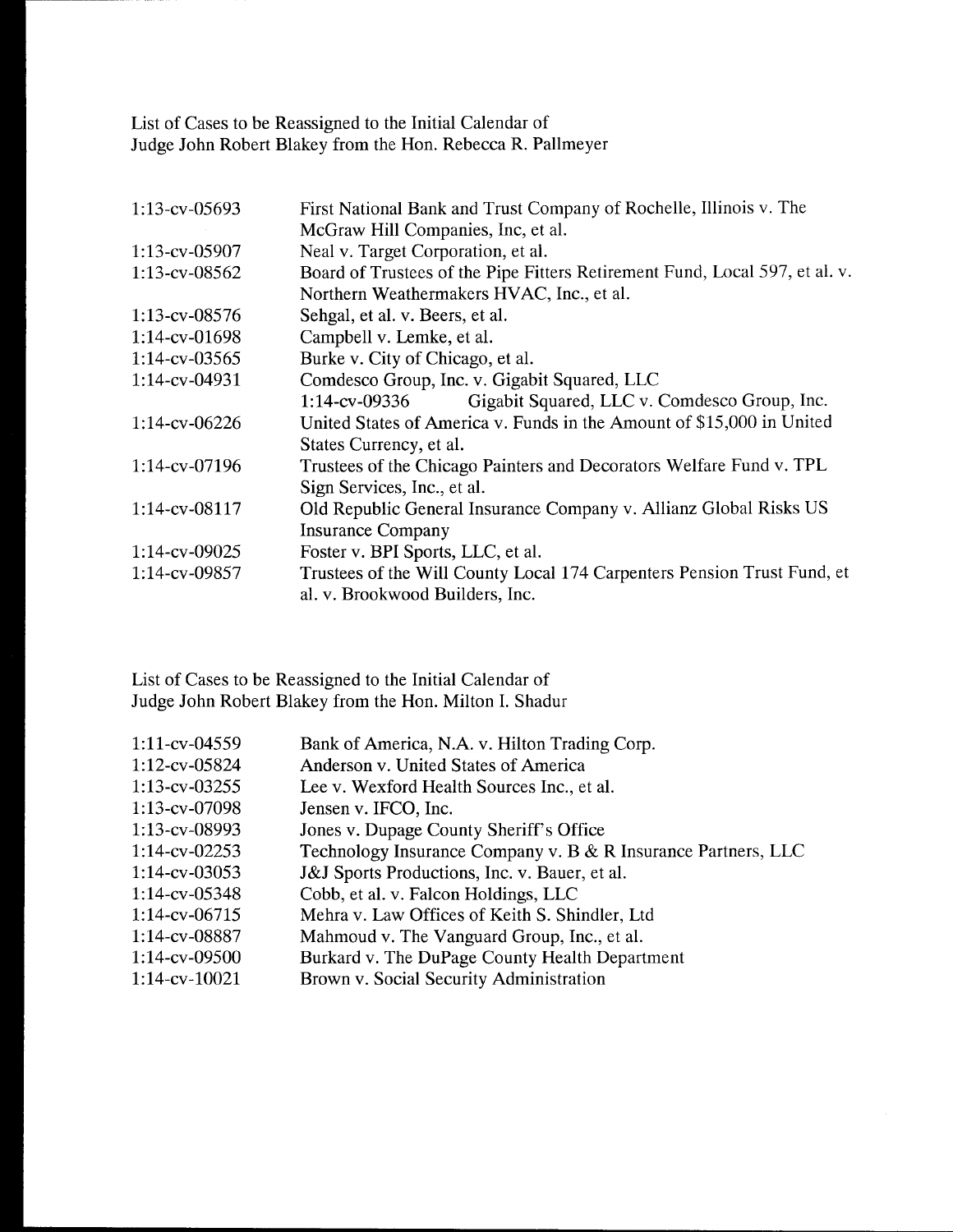List of Cases to be Reassigned to the Initial Calendar of Judge John Robert Blakey from the Hon. Manish S. Shah

| 1:11-cv-04109    | Wilder v. Wexford Health Sources, Inc., et al.                          |
|------------------|-------------------------------------------------------------------------|
| 1:12-cv-07110    | Madden v. City of Chicago, et al.                                       |
| 1:13-cv-02106    | City of Evanston v. Chevron U.S.A. Inc., et al.                         |
| 1:13-cv-05507    | Birdo v. Johnson, et al.                                                |
|                  | Birdo v. Gomez, et al.<br>1:13-cv-06864                                 |
| 1:13-cv-07965    | G. Neil Garrett, D.D.S., P.C. v. Albertson's, LLC, et al.               |
| $1:14$ -cv-00866 | Sullens v. Graham, et al.                                               |
| $1:14$ -cv-01835 | Cohan v. Medline Industries, Inc.                                       |
| 1:14-cv-07072    | Internet Media v. Sears Roebuck and Co.                                 |
| 1:14-cv-07793    | Trustees of the Chicago Regional Council of Carpenters Pension Fund, et |
|                  | al. v. Bryn Mawr Flooring, Inc.                                         |
| 1:14-cv-08116    | Trustees of the Will County Local 174 Carpenters Pension Trust Fund and |
|                  | Will County Local 174 Welfare Fund v. Pullara, Inc., et al.             |
| $1:14$ -cv-09021 | Hawk Technology Systems, LLC v. McCain Foods USA, Inc.                  |
| 1:14-cv-09898    | PhD Marketing, Inc., et al. v. The Partnerships and Unincorporated      |
|                  | Associations Identified on Schedule "A"                                 |

List of Cases to be Reassigned to the Initial Calendar of Judge John Robert Blakey from the Hon. Amy J. St. Eve

| 1:12-cv-08234    | Baier v. Rohr-Mont Motors, Inc., et al.                                     |
|------------------|-----------------------------------------------------------------------------|
| $1:13$ -cv-00870 | Rutledge v. City of Chicago, et al.                                         |
| 1:13-cv-03643    | Simon Bernstein Irrevocable Insurance Trust Dtd 6/21/95 v. Heritage         |
|                  | Union Life Insurance Company                                                |
| 1:13-cv-08808    | P-Americas LLC v. Central States Southeast and Southwest Areas Pension      |
|                  | Fund, et al.                                                                |
| 1:14-cv-01881    | Bonner v. Village of Burnham, et al.                                        |
| $1:14$ -cv-03197 | National Fair Housing Alliance, Inc., et al. v. Ryan Companies US, Inc., et |
|                  | al.                                                                         |
| $1:14$ -cv-04004 | Dallas Buyers Club, LLC v. Does 1-33                                        |
| 1:14-cv-04434    | Tully v. Board of Education of the City of Chicago                          |
| $1:14$ -cv-05725 | Howard v. Frito Lay, Inc.                                                   |
| $1:14$ -cv-06000 | Davis v. Dart, et al.                                                       |
| $1:14$ -cv-06913 | Heidbreder Building Group, LLC v. Association of the Wall and Ceiling       |
|                  | Industry, et al.                                                            |
| $1:14$ -cv-07553 | Dallas Buyers Club, LLC v. Does 1-14                                        |
|                  |                                                                             |

 $\sim 10^6$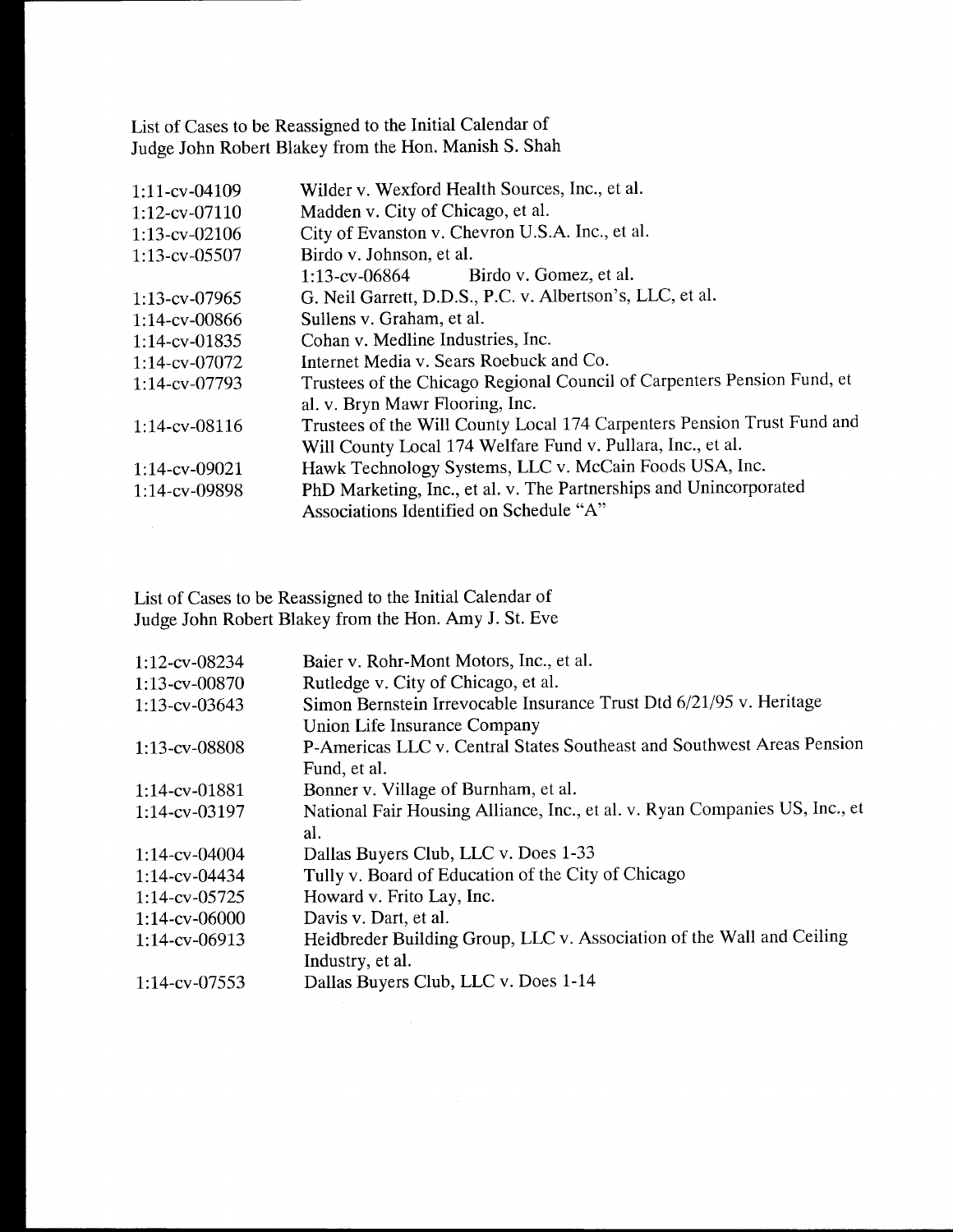List of Cases to be Reassigned to the Initial Calendar of Judge John Robert Blakey from the Hon. John J. Tharp Jr.

| $1:09$ -cv-06016 | Demouchette, et al. v. Sheriff of Cook County Thomas Dart, et al.     |
|------------------|-----------------------------------------------------------------------|
| 1:11-cv-07386    | Taylor v. Wexford Health Sources, Inc., et al.                        |
|                  | Taylor v. Butler-Winters, et al.<br>$1:12$ -cv- $10103$               |
|                  | Taylor v. Wexford Health Sources, Inc., et al.<br>1:13-cv-07501       |
| 1:12-cv-08049    | Blaga, et al. v. Old Dominion Freight Line, Inc.                      |
| $1:13$ -cv-03426 | Allen v. City of Chicago, et al.                                      |
| $1:13$ -cv-08282 | Smuk v. Specialty Foods Group, Inc.                                   |
| 1:14-cv-01803    | McCann v. Semplinski, et al.                                          |
| 1:14-cv-03839    | Braddock v. United Parcel Service, et al.                             |
| 1:14-cv-05398    | Lopez, et al. v. Smart, et al.                                        |
| $1:14$ -cv-06788 | Wright v. Nagpal                                                      |
| $1:14$ -cv-07936 | Umberger v. Mac's Convenience Stores, LLC                             |
| 1:14-cv-08924    | Etro v. Blitt & Gaines, P.C.                                          |
| 1:14-cv-09754    | Champion Laboratories, Inc. v. Central Illinois Manufacturing Company |
|                  |                                                                       |

List of Cases to be Reassigned to the Initial Calendar of Judge John Robert Blakey from the Hon. Andrea R. Wood

 $\sim$  .

| 1:12-cv-04110    | McFadden v. Pryor, et al.                                             |
|------------------|-----------------------------------------------------------------------|
| 1:12-cv-06801    | HSBC Bank USA, National Association v. Davis                          |
| 1:12-cv-09714    | Beley, et al. v. City of Chicago                                      |
| 1:13-cv-03640    | US Foods, Inc. v. Noble, et al.                                       |
| 1:13-cv-06172    | Trustees of the Glaziers, Architectural Metal and Glass Workers Local |
|                  | Union No. 27 Welfare and Pension Funds v. Architectural Glass         |
| 1:14-cv-00174    | Powell, et al. v. Roseland Community Hospital Association, et al.     |
| 1:14-cv-03469    | Melendez-Santa v. Costco Wholesale Corporation                        |
| $1:14$ -cv-05736 | Shure v. First Midwest Bancorp, Inc., et al.                          |
| 1:14-cv-06175    | Coleman v. Wal-Mart Stores, Inc.                                      |
| 1:14-cv-07468    | Saffold v. Manning                                                    |
| $1:14$ -cv-08173 | Szykowny v. Freedman Anselmo Lindberg, LLC, et al.                    |
| $1:14$ -cv-09275 | Greene v. Village of Lansing, et al.                                  |
|                  |                                                                       |